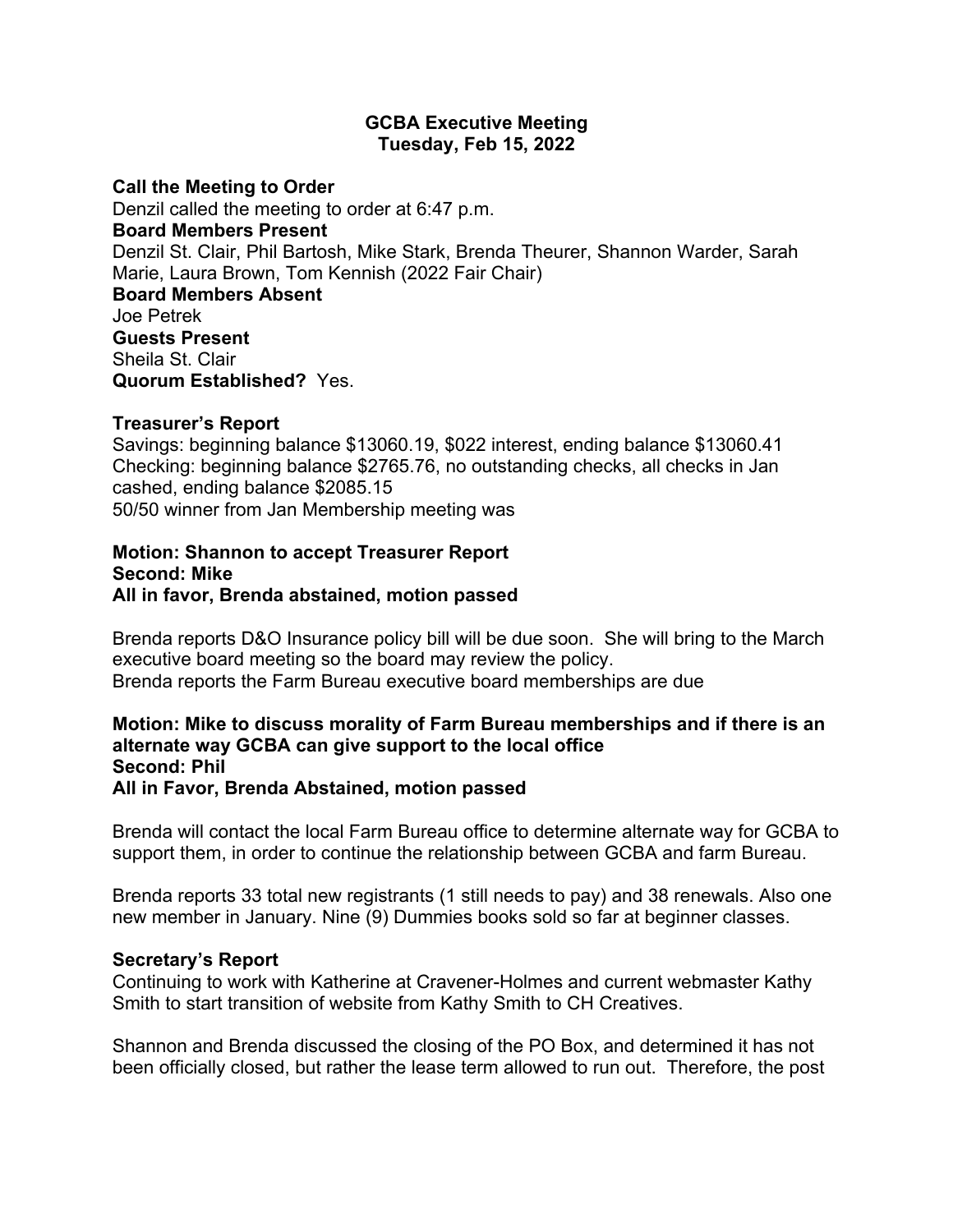office does not have forwarding address information for GCBA. Shannon will fill out the necessary forms at the post office to correct this.

# **Motion: Phil to accept secretary report Second: Mike All in favor, Brenda abstained, motion passed**

# **Old Business**

Shannon reported on confirmed dates for 2 upcoming public education engagements. Denzil will ask membership for volunteers, Shannon will provide details.

Sarah reported the event at the Holistic Fair was worthwhile as she had many people stop and visit the GCBA table and take tri-folds. Shannon will contact Pat Uhr to determine details for the 2 other upcoming events.

Shannon suggests the books from the GCBA Lending Library be given as door prizes at the last class.

**Motion: Shannon to give the GCBA Lending Library books as door prizes at the last Beginner Beekeeping Class Second: Laura All in favor, motion passed**

### **New Business**

Denzil will look into presenter for March membership meeting. Possibly John McKee on Strong Hives

Shannon has confirmation from Don Schram for April meeting, and a graduate student from Dr. Mary Gardiner's office for the July meeting.

Still need guest speaker for May.

Tom Kennish continues to look into radio PSAs for GCBA

Board agreed to hold a separate meeting to discuss By-Laws. Shannon will coordinate date/location through email with all the members.

Sarah presented information on cost/counts of custom GCBA decals.

**Motion: Shannon to have more research done on the cost of larger decals and magnets Second: Sarah All in favor, motion passed**